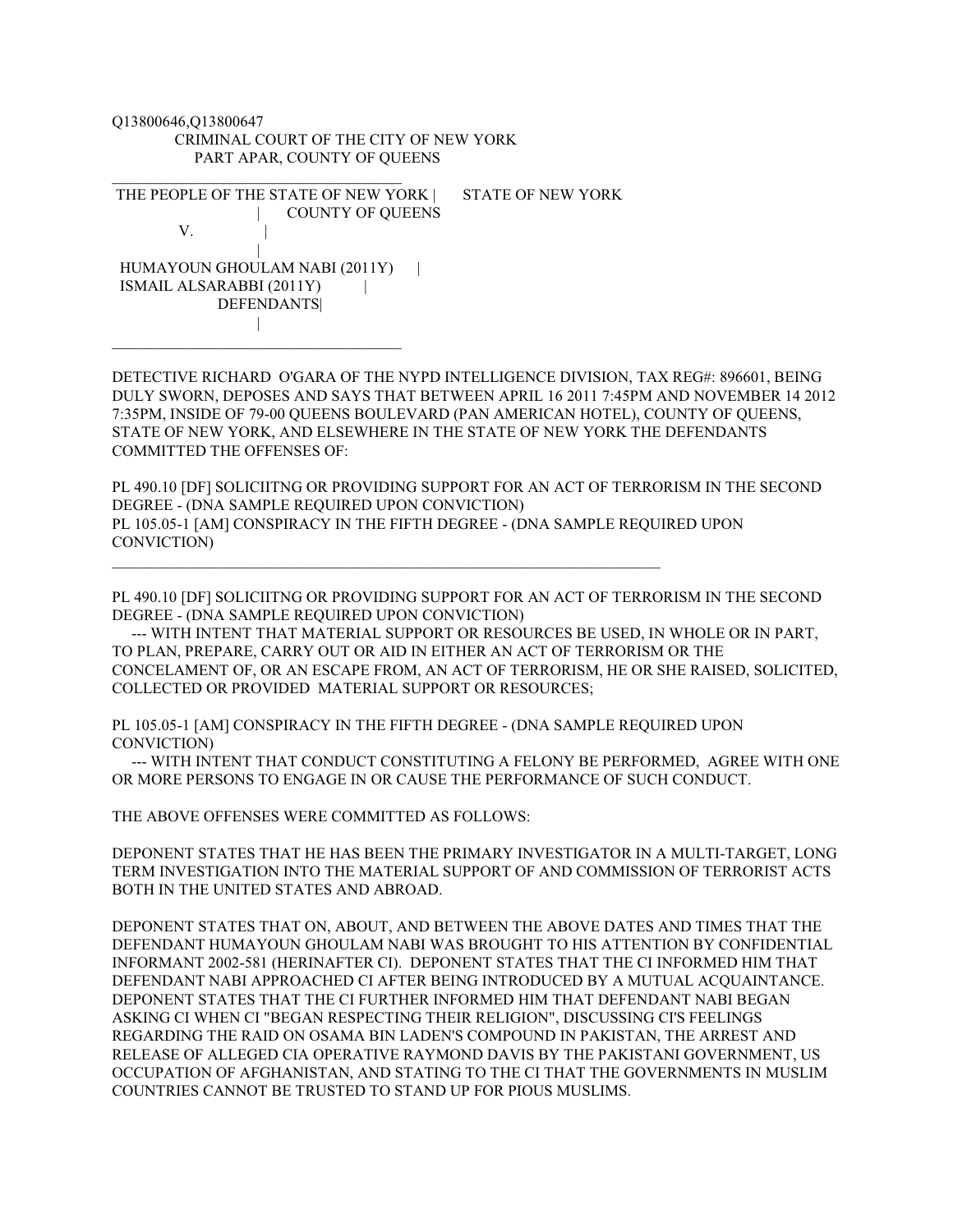DEPONENT STATES THAT HE HE IS FURTHER INFORMED BY THE CI THAT DEFENDANT NABI ON OR ABOUT MAY 14, 2011, STATED TO CI THAT HE INTENDED TO SHOW THE CI A DIFFERENT SIDE OF HIMSELF. DEPONENT STATES THAT HE IS FURTHER INFORMED BY THE CI THAT DEFENDANT NABI STATED THAT HE HATED THE UNITED STATES AND THAT HE WANTED TO TAKE A STAND. DEPONENT STATES THAT HE IS FURTHER INFORMED BY CI THAT DEFENDANT NABI COMPARED HIS EFFORTS TO THOSE OF OSAMA BIN LADEN, STATING IN SUM AND SUBSTANCE THAT IN ORDER TO BUILD A LESHKAR, OR SMALL ARMY, ONE NEEDED TO SURROUND HIMSELF WITH PEOPLE WHO PLAYED SPECIFIC ROLES, AND THAT THIS IS WHAT HE WAS DOING, BUILDING HIS SMALL ARMY.

DEPONENT FURTHER STATES THAT HE SUPPLIED CI WITH BOTH AUDIO AND VIDEO RECORDING DEVICIES AND THAT HE DIRECTED THE CI TO USE SAID DEVICES WHEN CI MET WITH DEFENDANT NABI AT DEPONENT'S DIRECTION.

DEPONENT STATES THAT HE IS INFORMED BY THE CI THAT ON AUGUST 11, 2011, CI MET WITH DEFENDANT NABI AT 68 STREET AND 5TH AVENUE IN BROOKLYN. DEPONENT STATES THAT DEFENDANT NABI STATED TO THE CI THAT HE WAS INVOLVING HIMSELF IN A NON-PROFIT FROM WHICH HE COULD BUILD RESOURCES AND MONEY WHICH HE COULD THEN SIPHON AWAY AND PROVIDE TO THE BROTHERS FIGHTING IN AFGHANISTAN. DEPONENT STATES THAT THE CI FURTHER INFORMED HIM THAT DEFENDANT NABI STATED "WE NEED A COMPANY LIKE THIS. I HAVE BEEN QUIET UNTIL NOW, AND MY HEAD USED TO SPIN. I CAN'T LIVE IN THIS ENVIRONMENT. I CAME INTO THIS ENVIRONMENT I SAW LIKE, (INAUDIBLE), FUCK IT BUDDY, SISTER FUCKER, CURSE OUR LIFE. WE ARE SITTING HERE BREATHING IN PEACE EATING CHICKEN AND ROASTS AND OUR BROTHERS, THEY ARE DYING BUDDY." DEPONENT STATES THAT HE IS FURTHER INFORMED BY THE CI THAT DEFENDANT NABI STATED TO HIM THAT THE REASON FOR THE USE OF A NON-PROFIT IS BECAUSE WHEN HE HAS ATTEMPTED OT SEND MONEY BY OTHER MEANS HE HAS IMMEDIATELY BEEN QUESTIONED AS TO WHERE THE MONEY IS GOING, STATING IN SUM AND SUBSTANCE THAT IF HE WANTS TO SEND MONEY TO THE TALIBAN IT IS NONE OF THE US GOVERNMENT'S BUSINESS. DEPONENT FURTHER STATES THAT THIS MEETING WAS RECORDED BY THE CI AND THAT THE LANGUAGE SPOKEN IN THIS RECORDING WAS URDU, AS SUCH HE REVIEWED ENGLISH TRANSLATIONS PROVIDED BY A CERTIFIED URDU TO ENGLISH TRANSLATOR OF SAID CONVERSATION. DEPONENT FURTHER STATES THAT THE ABOVE MENTIONED TRANSCRIPTS CONFIRM THE CI'S VERSION OF EVENTS.

DEPONENT STATES THAT HE IS INFORMED BY THE CI THAT THE CI MET WITH DEFENDANT NABI ON DECEMBER 26, 2011, AT WHICH TIME DEFENDANT NABI STATED TO THE CI IN SUM AND SUBSTANCE THAT THE AMERICANS DO NOT ALLOW MONEY TO BE TRANSFERRED INTO AFGHANISTAN AND PAKISTAN. DEPONENT STATES THAT HE IS FURTHER INFORMED BY THE CI THAT THE DEFENDANT STATED THAT THE SOURCE OF THE AMERICAN'S STRENGTH IS THEIR EQUIPMENT, SPECIFICALLY GOOD JACKETS, GOOD GOGGLES, GOOD GPS, AND THIS WAS HOW THEY FIGHT. DEPONENT STATES THAT HE IS FURTHER INFORMED BY THE CI THAT DEFENDANT NABI FURTHER STATED THAT "WE SEND THEM JACKETS SO THEY CAN GET WARM ... AND REALIZE THE GOT SOMETHING TO FIGHT WITH." DEPONENT FURTHER STATES THAT THIS MEETING WAS RECORDED BY THE CI AND THAT THE LANGUAGE SPOKEN IN THIS RECORDING WAS URDU, AS SUCH HE REVIEWED ENGLISH TRANSLATIONS PROVIDED BY A CERTIFIED URDU TO ENGLISH TRANSLATOR OF SAID CONVERSATION. DEPONENT FURTHER STATES THAT THE ABOVE MENTIONED TRANSCRIPTS CONFIRM THE CI'S VERSION OF EVENTS.

DEPONENT STATES THAT HE IS INFORMED BY THE CI THAT THE CI MET WITH DEFENDANT NABI ON DECEMEBER 31, 2011, AT WHICH TIME DEFENDANT NABI STATED, IN SUM AND SUBSTANCE, THAT THEY NEEDED TO GET THEIR BUSINESS READY. THAT BECAUSE THEY ARE NOT AFGHANI THEY WOULD NEED TO FIND TALIBAN SUPPORTERS WHO CAN TAKE THE LEAD AND GUIDE THEM, AND THEY WILL SIMPLY SUPPORT THEM. DEPONENT FURTHER STATES THAT HE IS INFORMED BY THE CI THAT DEFENDANT NABI STATED, IN SUM AND SUBSTANCE, THAT THE ULTIMATE GOAL IS TO SUPPLY WEAPONS, BUT THAT THEY ARE NOT READY FOR THIS STAGE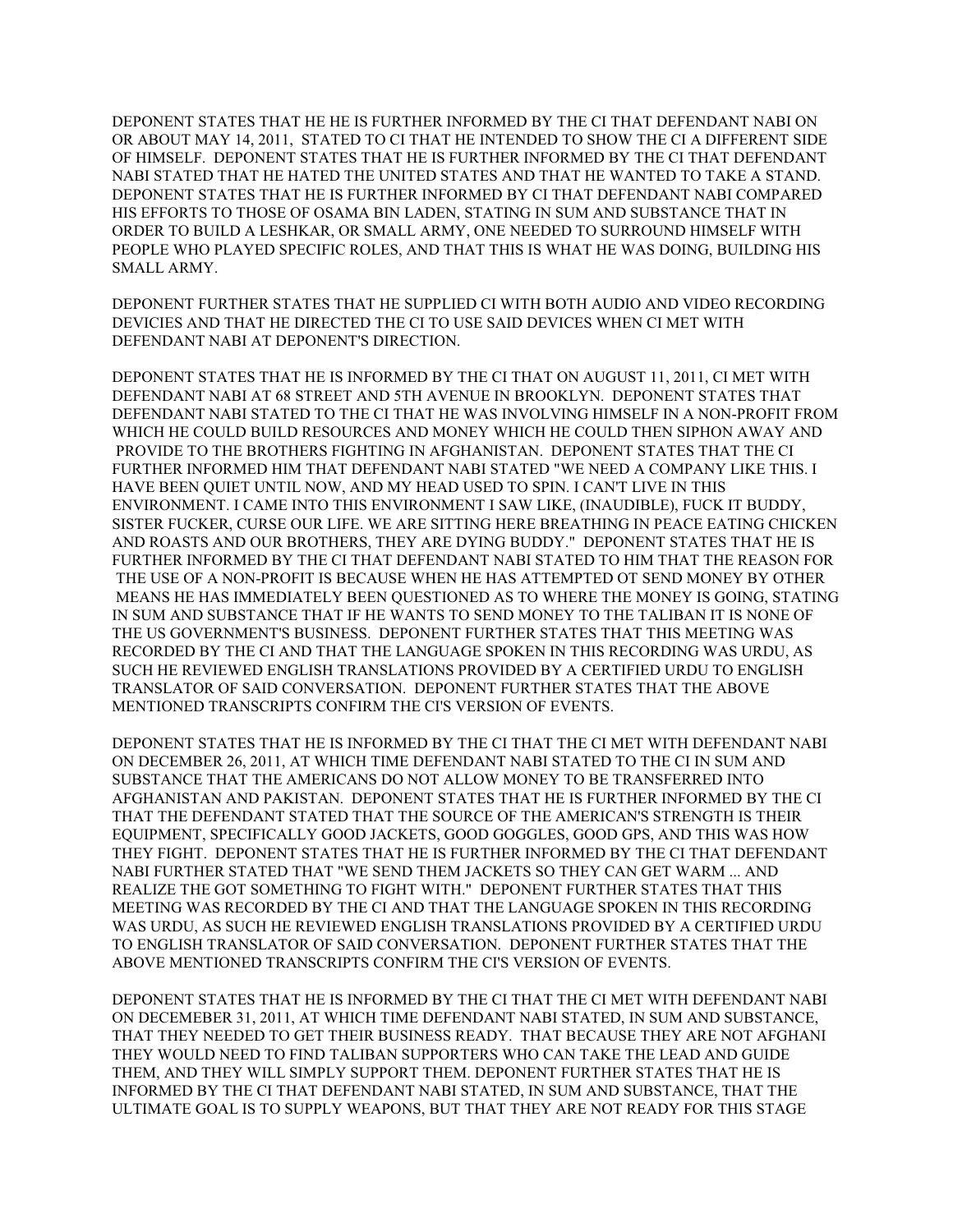YET. RATHER, THEY WILL SUPPLY SOCKS, SHOES, JACKETS, AND ELECTRONICS, BECAUSE THESE ARE WHAT THE BROTHERS NEED "TO BE POWERFUL." DEPONENT STATES THAT HE IS FURTHER INFORMED BY THE CI THAT DEFENDANT NABI STATED AT THIS TIME "WE HAVE GOT TO LEARN THEIR METHODS. THEY CAN READ EYES, LIKE IMMIGRATION AGENTS. DOGS, THEY READ YOUR EYES... LOOK IN THE EYES ESPECIALLY WHEN TALKING TO WHITES. IF YOU WANT TO KILL THEM, YOU NEED WISDOM AND ALLAH'S HELP. USE THEIR METHODS AGAINST THEM. THEY ARE BASTARDS. WE HAVE TO EDUCATE. THIS IS WHAT THEY ARE DOING. THEY ARE RAPING OUR SISTERS. BASTARDS. IF YOU WANT TO KILL THEM, USE THEIR METHODS AGAINST THEM. THEY ARE BASTARDS, BASTARDS, BASTARDS, RAPING OUR SISTERS. WE HAVE TO BE CAREFUL; WE DON'T WANT TO BE CAUGHT IN THE BEGINNING." DEPONENT FURTHER STATES THAT THIS CONVERSATION WAS RECORDED BY THE CI AND THAT DEPONENT HAS REVIEWED A TRANSLATED TRANSCRIPT PREPARED BY AN NYPD CERTIFIED URDU TRANSLATOR, AND HAS CONFIRMED THE CI'S VERSION OF SAID CONVERSATION.

DEPONENT STATES THAT ON OR ABOUT MARCH 12, 2012, AT APPROXIMATELY 9:30 PM, HE MET THE CI IN BROOKLYN AND PROVIDED CI WITH APPROXIMATELY \$3,900.00 PRE-RECORDED BUY MONEY. DEPONENT FURTHER STATES THAT ON SAID DATE HE AND OTHER MEMBERS OF HIS UNIT SET UP A SURVEILLANCE OF THE CI AT 68TH STREET AND 5TH AVENUE IN BROOKLYN. DEPONENT FURTHER STATES THAT AT APPROXIMATELY 10:00 PM HE OBSERVED DEFENDANT NABI ENTER THE CI'S VEHICLE, WHICH WAS WIRED BY DEPONENT FOR AUDIO AND VIDEO SURVEILLANCE WITH CI'S CONSENT. DEPONENT STATES THAT AT THAT TIME THE CI AND NABI ENGAGED IN A CONVERSATION AND THAT HE OBSERVED THE CI PROVIDE THE AFOREMENTIONED PRE-RECORDED BUY MONEY TO DEFENDANT NABI. DEPONENT STATES THAT HE IS INFORMED BY THE CI THAT THE CI STATED TO DEFENDANT NABI THAT THE AFOREMENTIONED PRE-RECORDED BUY MONEY WAS PROVIDED TO THE CI BY AN INDIVIDUAL WHO WISHED TO SUPPORT THEIR CAUSE AND WHO COULD BE OF ASSISTANCE IN HELPING THEM MEET THEIR AIMS, SPECIFICALLY PROVIDING WINTER OUTER-WEAR AND ELECTRONICS TO THE BROTHERS FIGHTING IN AFGHANISTAN. DEPONENT STATES THAT HE IS INFORMED BY THE CI THAT SUBJECT NABI STATED TO THE CI THAT HE NEEDED THIS INDIVIDUAL TO GET HIM A WAREHOUSE IN KABUL WHERE HE COULD SEND THE MATERIAL AND THAT THE MONEY PROVIDED WAS NOT "ANYTHING." DEPONENT STATES THAT HE HAS REVEWED AN ENGLISH TRANSLATION OF THIS URDU CONVERSATION, WHICH WHICH WAS TRANSLATED BY A CERTIFIED NYPD URDU TO ENGLISH TRANSLATOR AND THAT HE HAS VERIFIED THE CI'S VERSION OF EVENTS.

DEPONENT FURTHER STATES THAT AT APPROXIMATELY 11:00 PM ON THE ABOVE DATE HE AND HIS FIELD TEAM FOLLOWED THE CI AND THE DEFENDANT TO 8018 5TH AVENUE IN BROOKLYN WHERE A THIRD INDIVIDUAL, DEFENDANT ISMAIL ALSARABI, ENTERED THE CI'S VEHICLE. DEPONENT STATES THAT AT THIS TIME THE LANGUAGE SPOKEN TURNED TO ENGLISH, AS DEFENDANT ALSARABI IS PALESTINIAN AND SPEAKS ARABIC, NOT URDU. DEPONENT STATES THAT HE OBSERVED BOTH AUDIBLY AND VISUALLY DEFENDANT NABI INSTRUCT THE CI TO GIVE THE PRE-RECORDED BUY MONEY TO DEFENDANT ALSARABI WHO INSPECTED SAID MONEY. DEPONENT FURTHER STATES THAT AT THAT TIME A DISCUSSION ENSUED IN WHICH THE THREE INDIVIDUALS ATTEMPTED TO DETERMINE WHAT TO DO WITH THE MONEY. DEPONENT FURTHER STATES THAT IN SAID CONVERSATION DEFENDANT ALSARABI STATED TO DEFENDANT NABI IN SUM AND SUBSTANCE THAT THE MONEY IS "SEND SOME MERCHANDISE TO AFGHANISTAN." DEPONENT FURTHER STATES THAT DEFENDANT ALSARABI ADVISES THAT THEY SHOULD NOT HANG ONTO THE MONEY AND THAT THEY SHOULD SEND IT IMMEDIATELY TO PAKINSTAN TO DEFENDANT NABI'S FATHER TO MANAGE. DEPONENT FURTHER STATES THAT AT APPROXIMATELY 12:30 AM HE AND HIS FIELD TEAM FOLLOWED THE CI AND THE DEFENDANTS TO TWO WESTERN UNION LOCATIONS. DEPONENT FURTHER STATES THAT HE HAS REVIEWED RECORDS FROM WESTERN UNION, WHICH RECORDS ARE MADE AND KEPT IN THE ORDINARY COURSE OF BUSINESS OF WESTERN UNION, AT OR NEAR THE TIME OF THE EVENT, AND THAT WESTERN UNION IS UNDER A BUSINESS DUTY TO MAINTAN THOSE RECORDS AND THAT SAID RECORDS SHOW THAT APPROXIMATELY TWO THOUSAND DOLLARS WAS SENT TO LAHORE,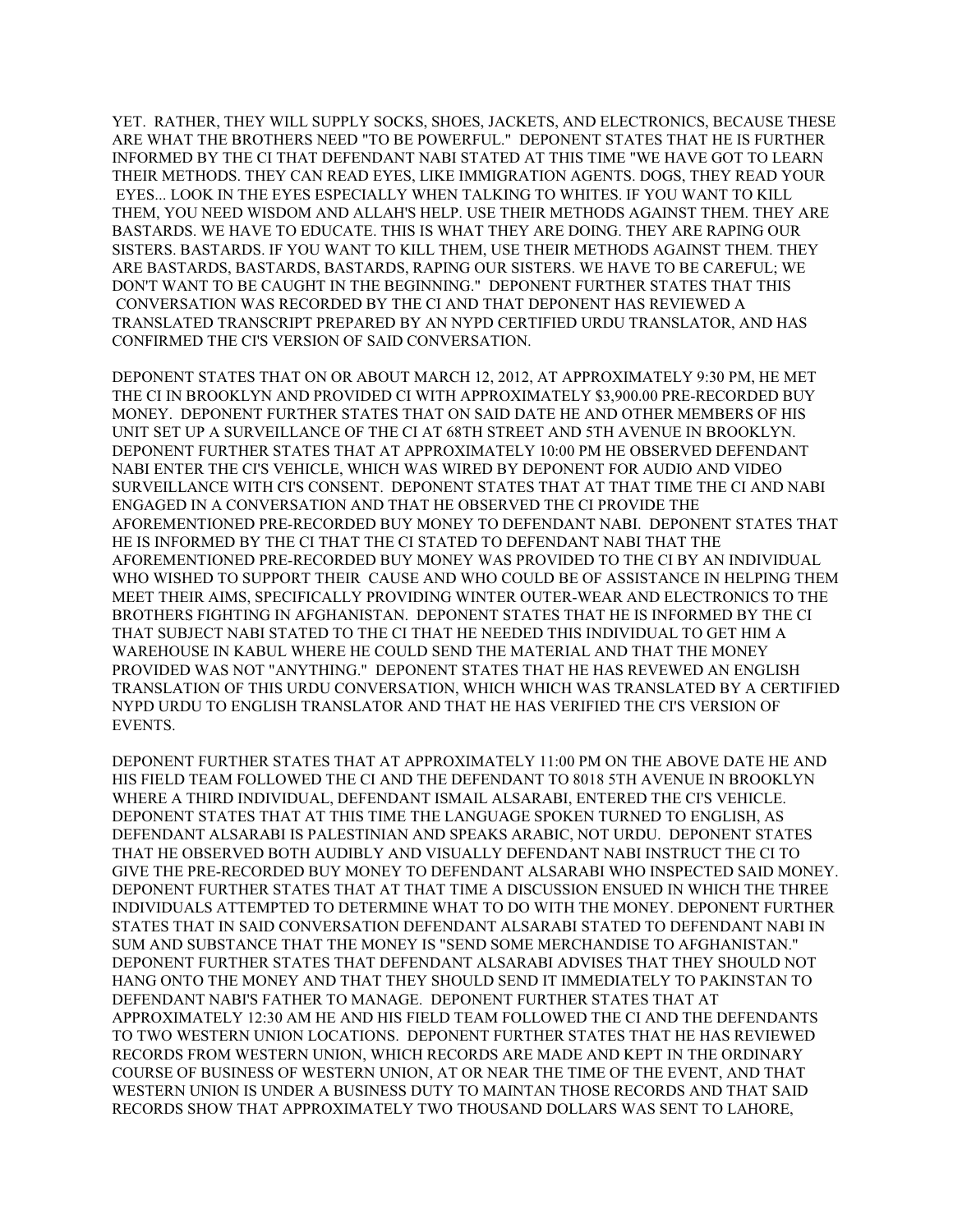## PAKISTAN.

DEPONENT FURTHER STATES THAT DURING THE ABOVE EVENT DEFENDANT NABI STATED OF THE AMERICAN SOLDIERS IN AFGHANISTAN THAT "THE SHOULD KILL THEM AND THEN CUT THEM INTO PIECES."

DEPONENT STATES THAT ON JUNE 28, 2012, HE ARRANGED FOR THE CI TO INTRODUCE DEFENDANT NABI TO AN UNDERCOVER NYPD DETECTIVE, HEREINAFTER UC, WHO WAS ALLEGED TO BE AN INDIVIDUAL WHO COULD ASSIST THE DEFENDANT WITH HIS DESIRE TO SUPPLY MERCHANDISE TO FIGHTERS IN AFGHANISTAN. DEPONENT FURTHER STATES THAT AT APPROXIMATELY 3:00 PM ON THE ABOVE DATE HE AND HIS TEAM SET UP SURVEILLANCE AT JFK AIRPORT. DEPONENT FURTHER STATES THAT HE OBSERVED THE CI AND DEFENDANT NABI MEET WITH THE UC. DEPONENT FURTHER STATES THAT SAID MEETING WAS AUDIO AND VIDEO RECORDED. DEPONENT FURTHER STATES THAT SAID MEETING WAS CONDUCTED IN THE ENGLISH LANGUAGE. DEPONENT FURTHER STATES THAT HE HAS REVIEWED SAID VIDEO AND AUDIO AND THAT DURING SAID CONVERSATION DEFENDANT NABI STATED, IN SUM AND SUBSTANCE, THAT HE IS WORKING ON A "FEW THINGS" FOR WHICH HE WANTS THE UC'S ASSISTANCE AND THAT HE HOPES THE UC'S SUPERIORS WILL "GIVE THEM A CHANCE." DEPONENT FURTHER STATES THAT HE HAS PEOPLE IN PAKISTAN AND AFGHANISTAN, HE JUST NEEDS TO GET THE MERCHANISE OVER THERE. DEPONENT FURTHER STATES THAT AT SAID MEETING DEFENDANT NABI STATES TO THE UC THAT HE IS WORKING WITH "ANOTHER BROTHER FROM PALESTINE" ISMAIL, WHO IS A "GOOD BROTHER."

DEPONENT FURTHER STATES THAT IN A SEPARATELY RECORDED CONVERSATION BY THE CI IN URDU THE DEFENDANT STATED TO CI IN SUM AND SUBSTANCE REGARDING THE FIGHTERS IN A FGHANISTAN AND AMERICAN SOLDIERS, "YOU KNOW OUR BROTHERS OVER THERE, THEY KNOW IN THE SUMMER THEY GO TO FIGHT NO MATTER WHAT. BUT BY THE GRACE OF ALLAH THEY GO HE POWER THAT THEY WOULD KILL THEM IN THE WINTER TOO. THEY WILL DIE, THEY WILL DIE, THEY ARE WEAK PEOPLE YOU KNOW, ALL THOSE BIG MUSCLE AND ALL THAT IS BULLSHIT YOU KNOW?"

DEPONENT FURTHER STATES THAT ON JULY 19, 2012, AT APPROXIMATELY 1:20 PM AT THE CORNER OF WHITNEY AVENUE AND BROADWAY IN ELMHURST, NY, HE AND HIS FIELD TEAM SET UP A SURVEILLANCE. DEPONENT FURTHER STATES THAT ON THAT DATE AND AT THAT TIME AND LOCATION HE OBSERVED THE CI, THE UC, AND DEFENDANT NABI MEET. DEPONENT FURTHER STATES THAT THIS MEETING WAS RECORDED WITH BOTH AUDIO AND VIDEO WITH THE CONSENT OF THE CI AND UC. DEPONENT FURTHER STATES THAT HE HAS REVIEWED SAID RECORDINGS, AND THAT SAID RECORDINGS WERE IN ENGLISH. DEPONENT FURTHER STATES THAT AT SAID MEETING DEFENDANT NABI STATED TO THE UC, IN SUM AND SUBSTANCE, "BROTHER, MY CONCERN IS NOT THE MONEY; MY CONCERN IS THE QUANTITY AND THE SECURITY AND SAFETY OF THE BROTHERS. I RATHER BE AT THE SAFE END AND EXECUTE THE PROJECT TO THE END. RATHER THAN MAKING ONE FOOLISH MISTAKE AND GET BUSTED YOU KNOW BROTHER." DEPONENT FURTHER STATES THAT DEFENDANT NABI STATES TO THE UC, IN SUM AND SUBSTANCE, THAT HIS FATHER HAS "ZILLIONS OF TRUCKS" MOVING IN AND OUT OF KABUL.

DEPONENT STATES THAT HE IS INFORMED BY THE CI THAT ON OCTOBER 21, 2012, THE CI AND DEFENDANT NABI WENT TO A WAREHOUSE LOCATION RENTED IN THE CI'S NAME BY THE NYPD, LOCATED IN JAMAICA, QUEENS, WHEREIN THE DEFENDANT INTENDED TO STORE MERCHANDISE TO SENT TO AFGHANISTAN.

DEPONENT FURTHER STATES THAT ON OCTOBER 25, 2012, HE AND OTHER MEMBERS OF HIS UNIT SET UP A SURVEILLANCE OF THE CI AND DEFENDANT NABI AT 68TH STREET AND 5TH AVENUE IN BROOKLYN, NY. DEPONENT STATES THAT AT APPROXIMATELY 8:50 PM HE OBSERVED DEFENDANT NABI ENTER THE CI'S VEHICLE AND DRIVE AWAY. DEPONENT FURTHER STATES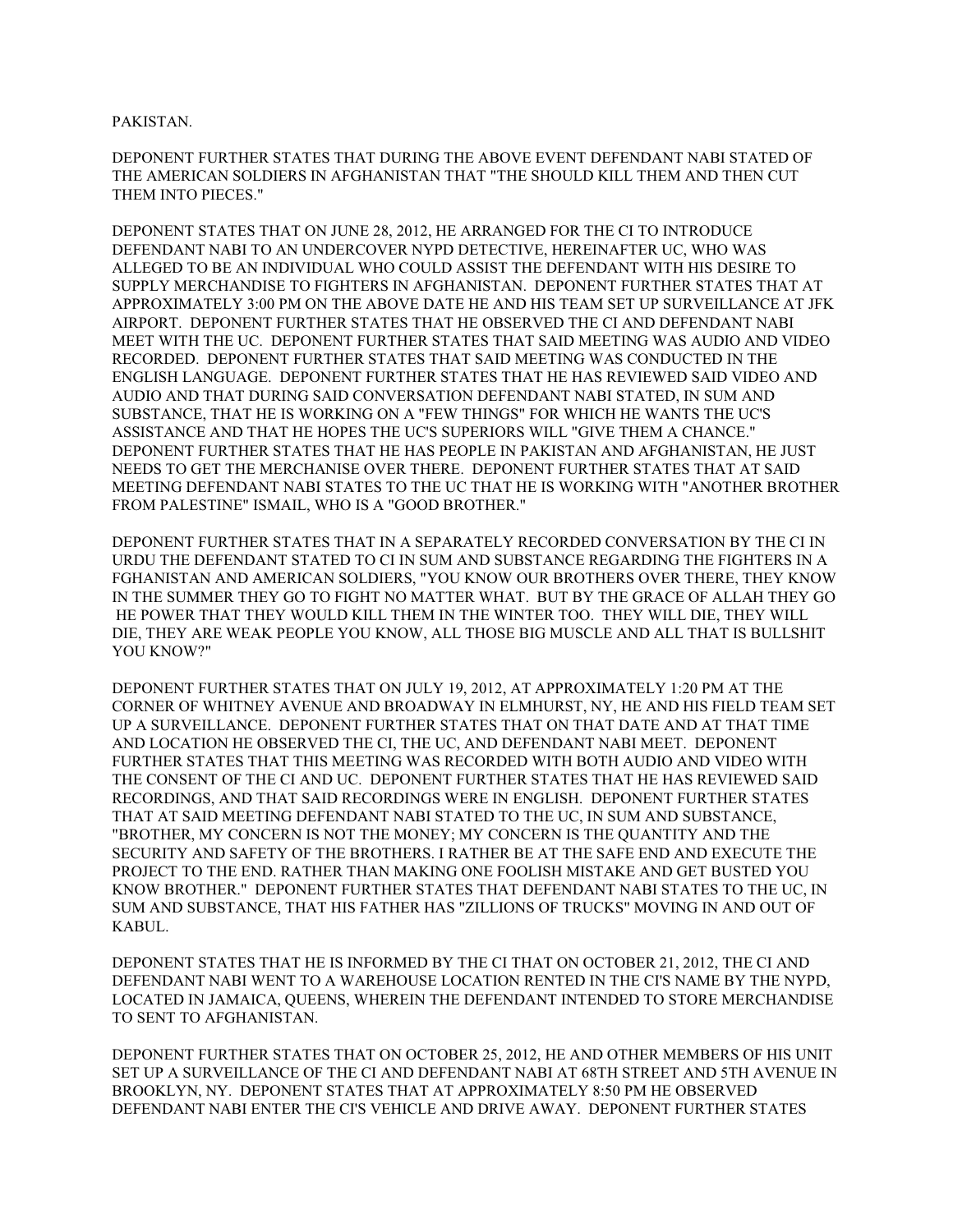THAT HE AND HIS TEAM FOLLOWED SAID VEHICLE TO 568 BAYRIDGE PARKWAY IN BROOKLYN, AT WHICH TIME THEY MET WITH A THIRD INDIVIDUAL, A MALE OF MIDDLE EASTERN DESCENT, APPROXIMATELY 5'10, 150 LBS. DEPONENT FURTHER STATES THAT THE CI'S VEHICLE WAS WIRED WITH CI'S CONSENT FOR BOTH AUDIO AND VIDEO SURVEILLANCE. DEPONENT FURTHER STATES THAT HE REVIEWED SAID VIDEO AND AUDIO RECORDINGS UPON WHICH HE OBSERVED A CONVERSATION BETWEEN DEFENDANT NABI, THE CI, AND THE THIRD INDIVIDUAL. DEPONENT FURTHER STATES THAT DEFENDANT NABI INTRODUCES THE INDIVIDUAL TO THE CI AS BROTHER MOHAMMED, WHO HE STATES HAS MERCHANDISE HE CAN SUPPLY THEM. DEPONENT FURTHER STATES THAT AT THIS TIME "BROTHER MOHAMMED" PRODUCES SEVERAL WINTER JACKETS FOR DEFENDANT NABI AND THE CI TO REVIEW. DEPONENT FURTHER STATES THAT DEFENDANT NABI STATES TO "BROTHER MOHAMMED" THAT HE ONLY NEEDS MENS SIZES AND THAT THEY HE ONLY NEEDS ITEMS FOR COLD PLACES, LIKE ALASKA.

DEPONENT STATES THAT HE IS INFORMED BY DETECTIVE TIMOTHY QUINN, SHIELD NO. 4572, OF THE NYPD INTELLIGENCED DIVISION THAT ON NOVEMBER 11, 2012, AT APPROXIMATELY 9:00 PM HE AND HIS FIELD TEAM SET UP A SURVEILLANCE IN THE VICINITY OF 68TH STREET AND 5TH AVENUE IN BROOKLYN, NY. DEPONENT STATES THAT HE IS FURTHER INFORMED BY DETECTIVE QUINN THAT HE OBSERVED THE CI ARRIVE AT THE LOCATION IN THE CI'S VEHICLE. DEPONENT STATES THAT HE IS FURTHER INFORMED BY DETECTIVE QUINN THAT HE OBSERVED DEFENDANT NABI ENTER THE CI'S VEHICLE AND THE TWO DRIVE AWAY. DEPONENT STATES THAT HE IS FURTHER INFORMED BY DETECTIVE QUINN THAT HE FOLLOWED THE CI'S VEHICLE TO 80TH STREET AND 5TH AVENUE, IN BROOKLYN, NY, AT WHICH TIME HE OBSERVED DEFENDANT ALSARABI ENTER THE CI'S VEHICLE, AND THE VEHICLE DRIVE AWAY. DEPONENT STATES THAT HE IS FURTHER INFORMED BY DETECTIVE QUINN THAT HE FOLLOWED THE CI'S VEHICLE TO 568 BAYRDIGE PARKWAY, AT WHICH TIME HE OBSERVED THE THREE MEN MEET WITH "BROTHER MOHAMMED" WHO PROVIDED THEM WITH SEVERAL JACKETS AND HIKING BOOTS. DEPONENT FURTHER STATES THAT SAID MEETING WAS RECORDED IN BOTH AUDIO AND VIDEO FORMAT, WITH THE CI'S CONSENT, AND THAT HE HAS REVIEWED SAID RECORDING, WHICH WAS IN THE ENGLISH LANGUAGE. DEPONENT FURTHER STATES THAT DURING SAID CONVERSATION, DEFENDANT ALSARABI MADE SPECIFIC SUGGESTIONS REGARDING THE OUTERWEAR THAT WOULD BE NEEDED IN THE MOUNTAIN REGIONS, AND ASKED DEFENDANT NABI WHERE THE MERCHANDISE WAS GOING, WHICH DEFENDANT NABI RESPONDED, IN SUM AND SUBSTANCE, TO OUR WAREHOUSE AND THEN GOD WILLING IT IS GOING TO GO TO ITS DESTINATION", TO WHICH DEFENDANT ALSARABI RESPONDS "AFGHANISTAN?"

DEPONENT STATES THAT HE IS FURTHER INFORMED BY DETECTIVE QUINN THAT HE RECOVERED THE ABOVE DESCRIBED MATERIAL FROM THE CI AND VOUCHERED THEM INTO EVIDENCE AND T HE NYPD PROPERTY CLERK'S OFFICE.

DEPONENT STATES THAT ON NOVEMBER 14, 2012, HE, ALONG WITH OTHER MEMBERS OF HIS UNIT SET UP SURVEILLANCE IN A HOTEL ROOM AT THE PAN AMERICAN HOTEL IN QUEENS. DEPONENT FURTHER STATES THAT THE ROOM WAS WIRED FOR AUDIO AND VISUAL SURVEILLANCE BY THE NYPD TECHNICAL ASSISTANCE RESPONSE UNIT (TARU) AND THAT THE SURVEILLANCE WAS DONE IN REAL TIME. DEPONENT FURTHER STATES THAT ON THE ABOVE DATE, AT APPROXIMATELY 4:25 PM, HE AND HIS TEAM MONITORED A MEETING BETWEN THE CI, THE UC, AND DEFENDANT NABI, AT WHICH TIME DEFENDANT NABI PRESENTED THREE SKI JACKETS AND THREE PAIRS OF BOOTS TO THE UC AND STATED TO HIM, IN SUM AND SUBSTANCE, THAT THIS WAS A SAMPLE OF THE MATERIAL THAT HE COULD PROVIDE AND THAT HE NEEDED THE UC'S ASSISTANCE TO MOVE THE MATERIAL TO AFGHANISTAN TO SUPPORT THE BROTHERS. DEPONENT FURTHER STATES THAT DEFENDANT NABI MADE SPECIFIC REFERENCE TO DEFENDANT ALSARABI'S ASSISTANCE IN SELECTING PRODUCTS THAT WOULD BE GOOD FOR COLD WEATHER. DEPONENT FURTHER STATES THAT DURING SAID MEETING DEFENDANT NABI STATED TO THE UC, IN SUM AND SUBSTANCE, THAT IT WAS TIME "TO MAKE A MOVE." DEPONENT FURTHER STATES THAT DEFENDANT NABI STATED THAT HE WANTS THE UC TO SELECT THE ITEMS HE WANTS AND THAT HE WILL SUPPLY IT.